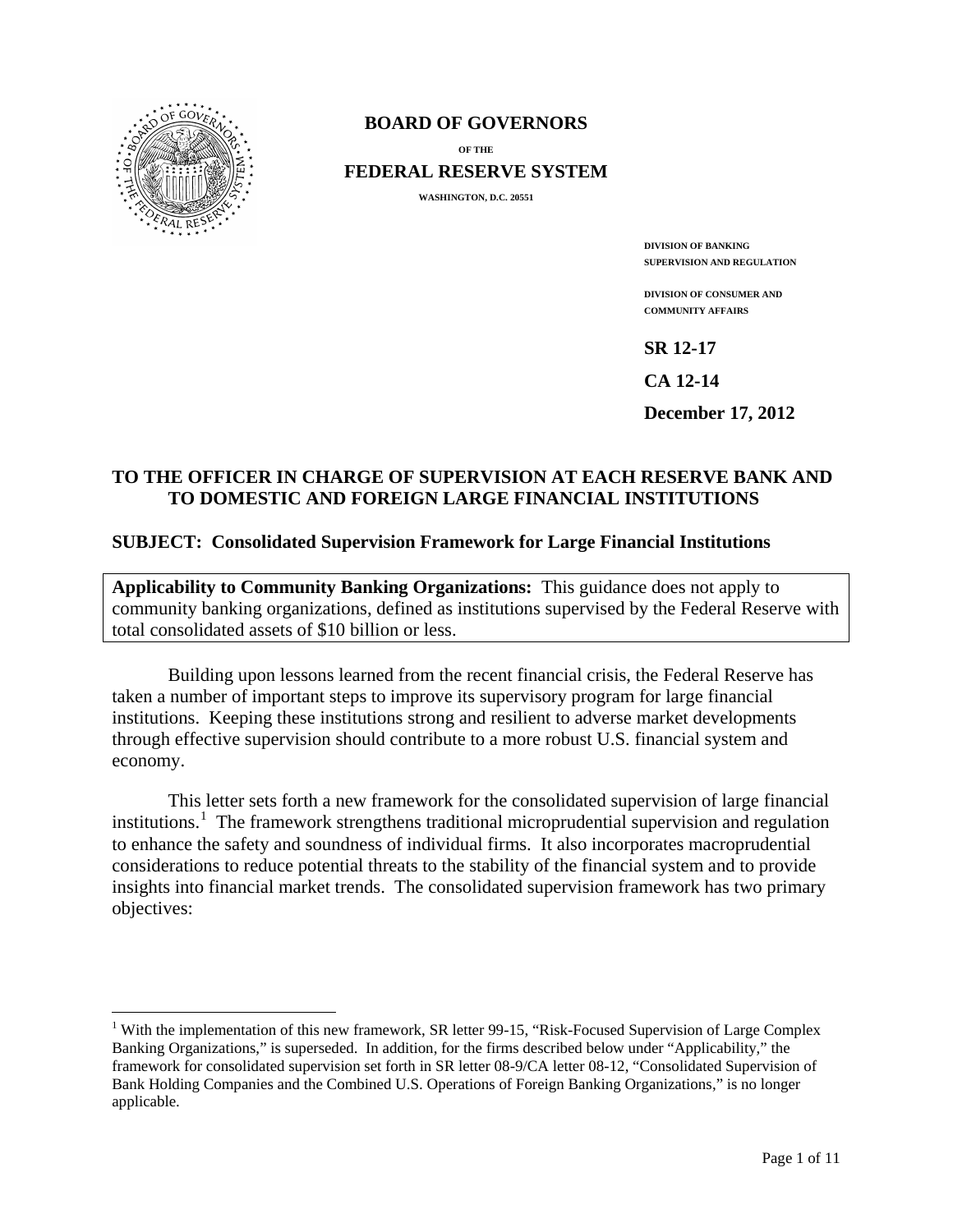• *Enhancing resiliency of a firm to lower the probability of its failure or inability to serve as a financial intermediary*.

Each firm is expected to ensure that the consolidated organization (or the combined U.S. operations in the case of foreign banking organizations) and its core business lines<sup>[2](#page-1-0)</sup> can survive under a broad range of internal or external stresses. This requires financial resilience by maintaining sufficient capital and liquidity, and operational resilience by maintaining effective corporate governance, risk management, and recovery planning.

• *Reducing the impact on the financial system and the broader economy in the event of a firm's failure or material weakness*.

Each firm is expected to ensure the sustainability of its critical operations<sup>[3](#page-1-1)</sup> and banking offices<sup>[4](#page-1-2)</sup> under a broad range of internal or external stresses. This requires, among other things, effective resolution planning that addresses the complexity and the interconnectivity of the firm's operations.

These objectives are consistent with key provisions of the Dodd-Frank Wall Street Reform and Consumer Protection Act (Dodd-Frank Act). These provisions include enhanced prudential standards, which provide the Federal Reserve with the flexibility to tailor the application of these standards to individual firms or groups of firms.<sup>[5](#page-1-3)</sup>

## **Applicability**

The framework set forth in this letter is designed to support a tailored supervisory approach that accounts for the unique risk characteristics of each firm, including the nature and degree of potential systemic risks inherent in a firm's activities and operations, as well as broader trends across firms. This framework applies to the following institutions:

• **Large Institution Supervision Coordinating Committee (LISCC) firms**: the largest, most complex U.S. and foreign financial organizations subject to consolidated supervision by the Federal Reserve. Nonbank financial companies designated by the Financial Stability Oversight Council (FSOC) for supervision by the Federal Reserve are included in the LISCC portfolio. LISCC firms are considered to pose the greatest systemic risk to the U.S. economy.

The LISCC is a multidisciplinary body that oversees supervision and evaluates conditions of supervised firms. The committee also develops cross-firm perspectives and monitors interconnectedness and common practices that could lead to greater systemic risk.

<span id="page-1-0"></span><sup>&</sup>lt;sup>2</sup> "Core business lines" are those business lines (including associated operations, services, functions, and support) that, in the firm's view, upon failure would result in a material loss of revenue, profit, or franchise value.

<span id="page-1-1"></span><sup>&</sup>lt;sup>3</sup> "Critical operations" are those operations (including associated services, functions and support) that if they were to fail or be discontinued could pose a threat to the financial stability of the United States.

<span id="page-1-2"></span><sup>&</sup>lt;sup>4</sup> "Banking offices" are defined as U.S. depository institution subsidiaries, as well as the U.S. branches and agencies of foreign banking organizations.

<span id="page-1-3"></span> $5$  12 USC 5365 and 12 USC 5365(a)(2).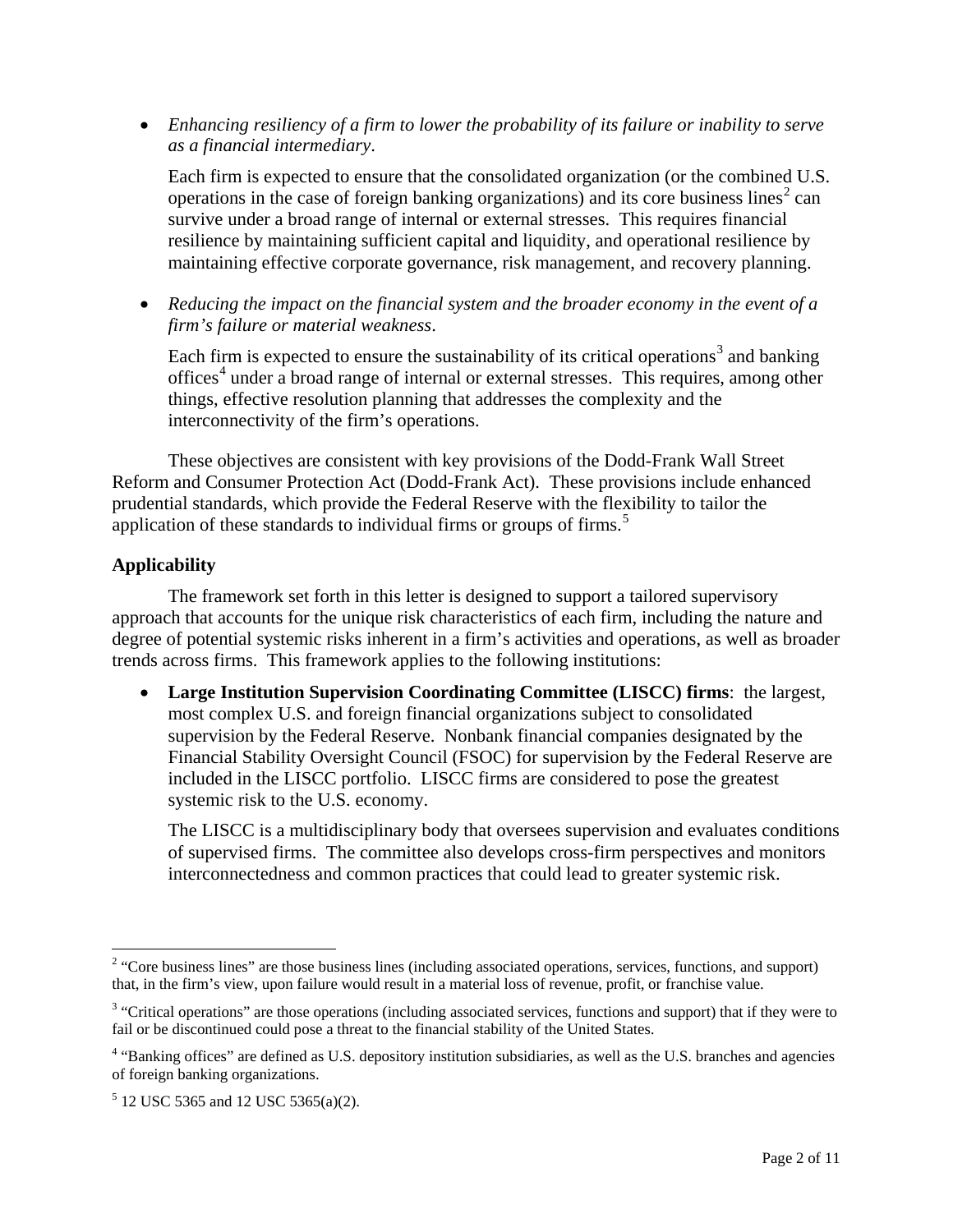- **Large Banking Organizations (LBOs)**: domestic bank and savings and loan holding companies with consolidated assets of \$50 billion or more that are not included in the LISCC portfolio.
- **Large Foreign Banking Organizations (Large FBOs)**: foreign banking organizations with combined assets of U.S. operations of \$50 billion or more that are not included in the LISCC portfolio.

In certain instances, the framework applies to the intermediate holding company that is the primary focus of regulations and supervisory activities for the consolidated entity.

## **Overview of Framework**

The supervisory framework is presented below in sections A and B, which specify the Federal Reserve's expectations across the following core areas of supervisory focus:

- A. Enhancing Resiliency of a Firm
	- Capital and Liquidity Planning and Positions
	- Corporate Governance
	- Recovery Planning
	- Management of Core Business Lines
- B. Reducing the Impact of a Firm's Failure
	- Management of Critical Operations
	- Support for Banking Offices
	- Resolution Planning
	- Additional Macroprudential Supervisory Approaches to Address Risks to Financial Stability

The Federal Reserve may periodically identify additional supervisory priorities beyond these core areas of focus as necessary to enhance firm-specific supervision and develop crossfirm perspectives.

Section C outlines the conduct of supervisory activities used to maintain a comprehensive understanding and assessment of each firm. Effective consolidated supervision requires strong, cooperative relationships between the Federal Reserve and other bank supervisors and functional regulators. The Federal Reserve generally relies to the fullest extent possible on the information and assessments provided by other supervisors and regulators to support effective supervision. Supervisory agencies engaged in the supervision of large financial institutions continue to enhance formal and informal discussions to jointly identify and address key vulnerabilities, and to coordinate supervisory strategies for these firms.

As a general matter, this framework is applicable in circumstances when the consolidated organization and its banking offices are in at least satisfactory condition and there are no material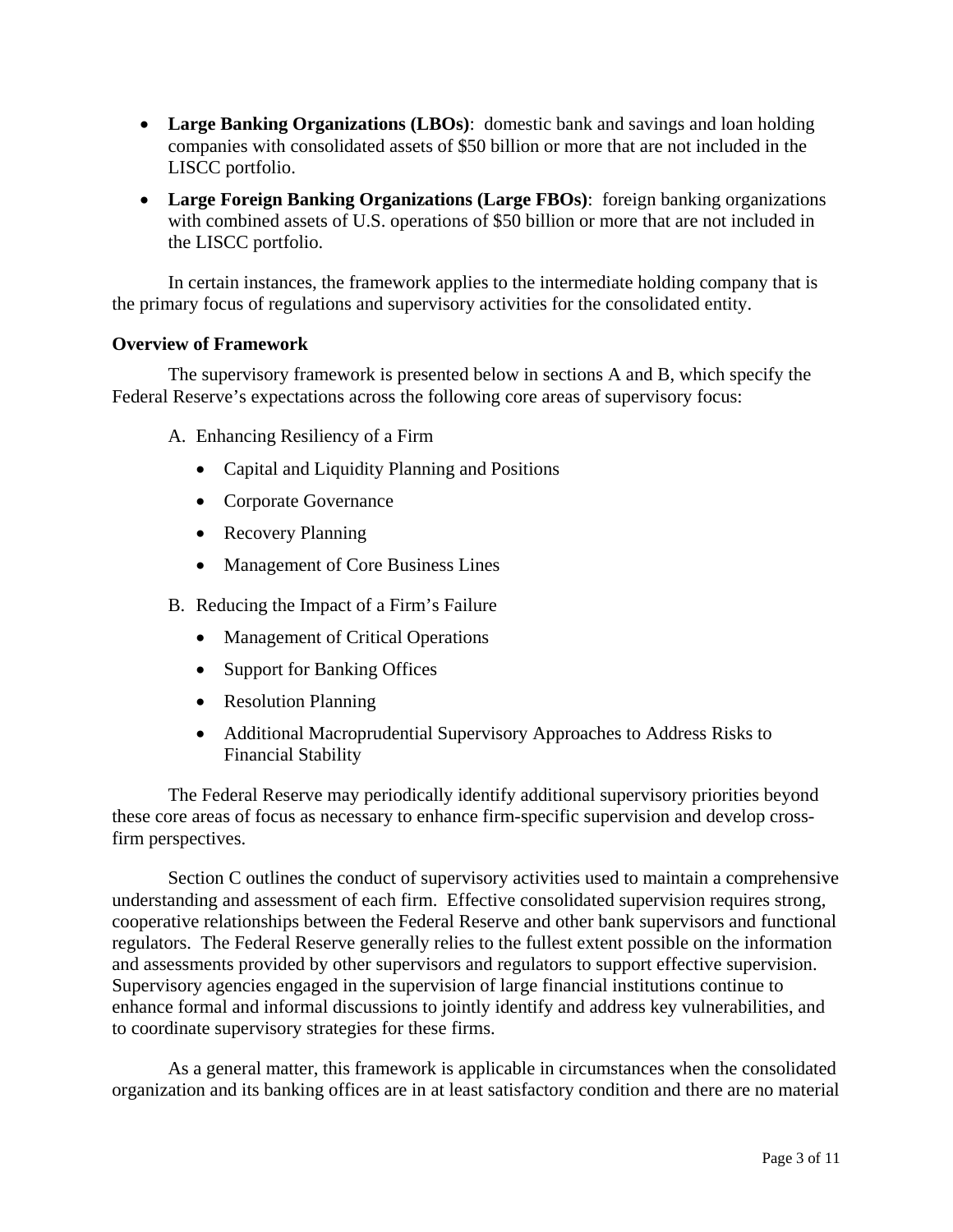weaknesses or risks across these core areas of supervisory focus. The Federal Reserve applies additional supervisory expectations, and undertakes related activities, to address identified concerns including areas subject to formal or informal enforcement action.

# **A. Enhancing Resiliency of a Firm**

## **1. Capital and Liquidity Planning and Positions**

The financial crisis demonstrated the need for stronger regulatory and supervisory assessments of firms' financial resiliency. [6](#page-3-0) The Federal Reserve noted significant weaknesses in the adequacy of firms' point-in-time regulatory capital to cover accumulated and prospective risks, as well as in firms' liquidity buffers and risk management practices. [7](#page-3-1) These weaknesses contributed to the failure or near failure of many financial firms and exacerbated the crisis. To support effective capital and liquidity planning, and the adequacy of capital and liquidity positions, each firm should:

- a) Maintain strong capital and liquidity positions that not only comply with regulatory requirements, but also support the firm's ongoing ability to meet its obligations to creditors and other counterparties, as well as continue to serve as a financial intermediary through periods of stress.
- b) Have in place robust internal processes that enable the firm to maintain capital and liquidity commensurate with its unique risks under normal and stressful conditions, and to provide timely restoration of financial buffers in the event of drawdown.
- c) Maintain processes that enable the identification and measurement of potential risks to asset quality, earnings, cash flows, and other primary determinants of capital and liquidity positions.
- d) Utilize comprehensive projections of the level and composition of capital and liquidity resources, supported by rigorous and regular stress testing to assess the potential impact of a broad range of expected and potentially adverse scenarios.
- e) Maintain sound risk measurement and modeling capabilities, supported by comprehensive data collection and analysis, independent validation, and effective governance, policies, and controls.<sup>[8](#page-3-2)</sup>
- f) Establish goals for capital and liquidity positions that are approved by the firm's board of directors and reflect the potential impact of legal or regulatory restrictions on the transfer of capital or liquidity between legal entities.
- g) Maintain independent internal audit and other review functions with appropriate staff expertise, experience, and stature in the organization to monitor the adequacy of capital and liquidity risk measurement and management processes.

<span id="page-3-0"></span> <sup>6</sup> See the Board's final rule on capital plan requirements for large bank holding companies (76 *[Federal Register](http://www.gpo.gov/fdsys/pkg/FR-2011-12-01/pdf/2011-30665.pdf)* [74631,](http://www.gpo.gov/fdsys/pkg/FR-2011-12-01/pdf/2011-30665.pdf) December 1, 2011) and SR letter 10-6, "Interagency Policy Statement on Funding and Liquidity Risk Management" (75 *[Federal Register](http://www.gpo.gov/fdsys/pkg/FR-2010-03-22/pdf/2010-6137.pdf)* 13656, March 22, 2010).

<span id="page-3-1"></span><sup>&</sup>lt;sup>7</sup> The capital components of this framework, including those related to stress testing, will apply to savings and loan holding companies after they become subject to minimum regulatory capital requirements.

<span id="page-3-2"></span><sup>8</sup> See SR letter 11-7 "Guidance on Model Risk Management."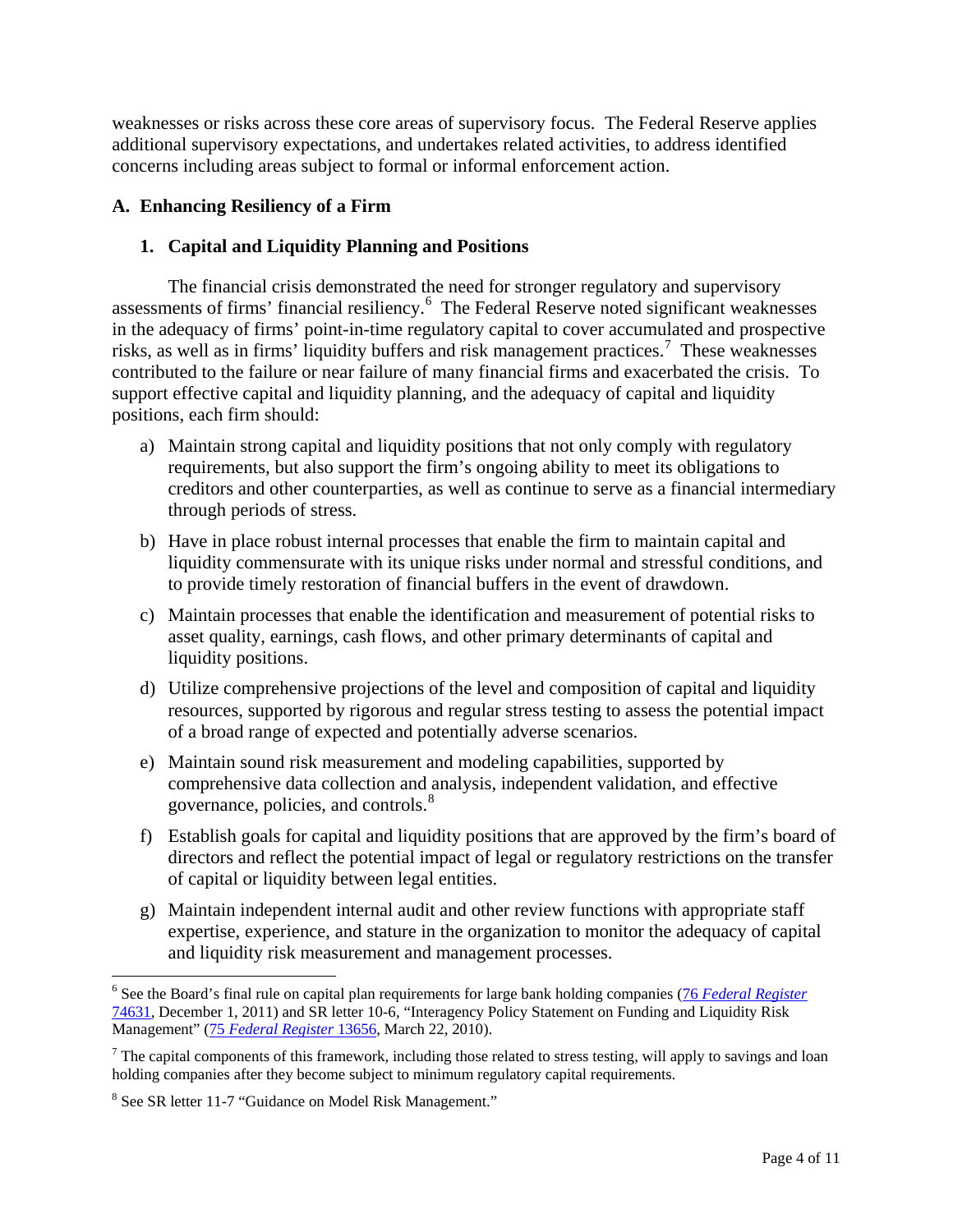#### **2. Corporate Governance**

In order for a firm to be sustainable under a broad range of economic, operational, legal or other stresses, its board of directors (or equivalent for the U.S. operations of FBOs) should provide effective corporate governance with the support of senior management. The board is expected to establish and maintain the firm's culture, incentives, structure, and processes that promote its compliance with laws, regulations, and supervisory guidance. Each firm's board of directors and committees, with support from senior management, should:

- a) Maintain a clearly articulated corporate strategy and institutional risk appetite. The board should set direction and oversight for revenue and profit generation, risk management and control functions, and other areas essential to sustaining the consolidated organization.
- b) Ensure that the firm's senior management has the expertise and level of involvement required to manage the firm's core business lines, critical operations, banking offices, and other material entities. [9](#page-4-0) These areas should receive sufficient operational support to remain in a safe and sound condition under a broad range of stressed conditions.
- c) Maintain a corporate culture that emphasizes the importance of compliance with laws and regulations and consumer protection, as well as the avoidance of conflicts of interest and the management of reputational and legal risks.
- d) Ensure the organization's internal audit, corporate compliance, and risk management and internal control functions are effective and independent, with demonstrated influence over business-line decision making that is not marginalized by a focus on short-term revenue generation over longer-term sustainability.<sup>[10](#page-4-1)</sup>
- e) Assign senior managers with the responsibility for ensuring that investments across business lines and operations align with corporate strategies, and that compensation arrangements and other incentives are consistent with the corporate culture and institutional risk appetite.<sup>[11](#page-4-2)</sup>
- f) Ensure that management information systems (MIS) support the responsibilities of the board of directors to oversee the firm's core business lines, critical operations, and other core areas of supervisory focus.

# **3. Recovery Planning**

Robust recovery planning is central to ensuring the ongoing resiliency of a firm's consolidated operations as well as its core business lines, critical operations, banking offices, and other material entities. Each firm should plan for potential financial or operational weaknesses and identify actions to correct those weaknesses. Therefore, each firm should:

<span id="page-4-0"></span><sup>&</sup>lt;sup>9</sup> "Material entities" are subsidiaries or foreign offices of the firm that are significant to the activities of a core business line or critical operation.

<span id="page-4-1"></span><sup>&</sup>lt;sup>10</sup> See SR letter 08-8/CA letter 08-11, "Compliance Risk Management Programs and Oversight at Large Banking Organizations with Complex Compliance Profiles."

<span id="page-4-2"></span><sup>&</sup>lt;sup>11</sup> Refer to "Guidance on Sound Incentive Compensation Policies" (75 *[Federal Register](http://edocket.access.gpo.gov/2010/pdf/2010-15435.pdf)* 36395, June 25, 2010).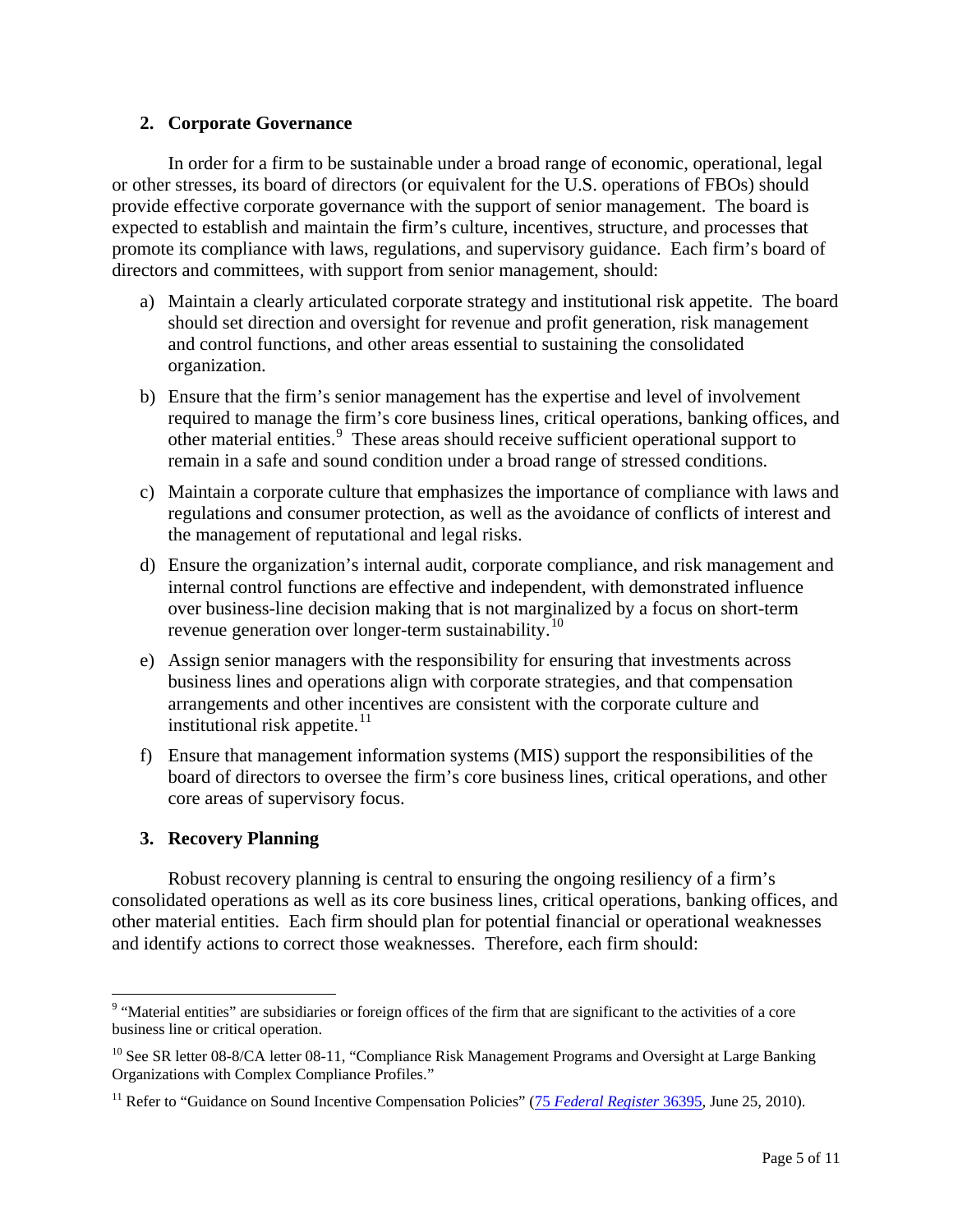- a) Maintain clearly documented quantitative and qualitative criteria that would trigger timely implementation of specific elements of the firm's recovery plan and provide for more rigorous remediation activities if initial actions prove insufficient.
- b) Ensure that trigger events reflect a sufficiently broad range of market- and firm-specific stresses across financial, operational, reputational, legal, and compliance risks.
- c) Ensure that recovery planning reflects a holistic view of sustainability and resiliency. Recovery planning should be closely integrated with resolution planning, capital and liquidity planning, and other aspects of financial contingency, crisis management, and business continuity planning.<sup>[12](#page-5-0)</sup>
- d) Undertake recovery testing and training exercises that consider a broad range of internal and external risk scenarios and account for interconnectivities across operations and legal entities.
- e) Ensure that the recovery plan is updated as needed, and reflects lessons learned from reviews of trigger events, testing, and training exercises.
- f) Ensure that recovery planning is sufficiently integrated into corporate governance structures and processes, subject to independent validation, and effectively supported by related MIS reporting to the board and its committees.

### **4. Management of Core Business Lines**

Effective management of core business lines is essential to ensuring the resilience of the consolidated organization, as these activities are the primary drivers of the firm's revenue generation, profitability, and franchise value. For this reason, a firm's corporate governance (as discussed in Section A.2) should extend to the management of each core business line. Each core business line should have:

- Business-line senior management with qualifications and experience commensurate with the size and complexity of related activities and operations;
- A strategic planning process that ensures areas of growth and innovation are effectively managed;
- Appropriate compensation and other incentives that are consistent with the institutional risk appetite and in compliance with laws and regulations;
- An independent and strong risk-management framework that supports identification, measurement, assessment, and control of the full spectrum of risks; and
- Timely identification and resolution of audit, compliance, and regulatory issues.

<span id="page-5-0"></span> $12$  Business continuity expectations include adherence with expectations set forth in SR letter 03-9, "Interagency Paper on Sound Practices to Strengthen the Resilience of the U.S. Financial System," including the geographic diversity and resiliency of data centers and operations, and testing of recovery and resumption arrangements.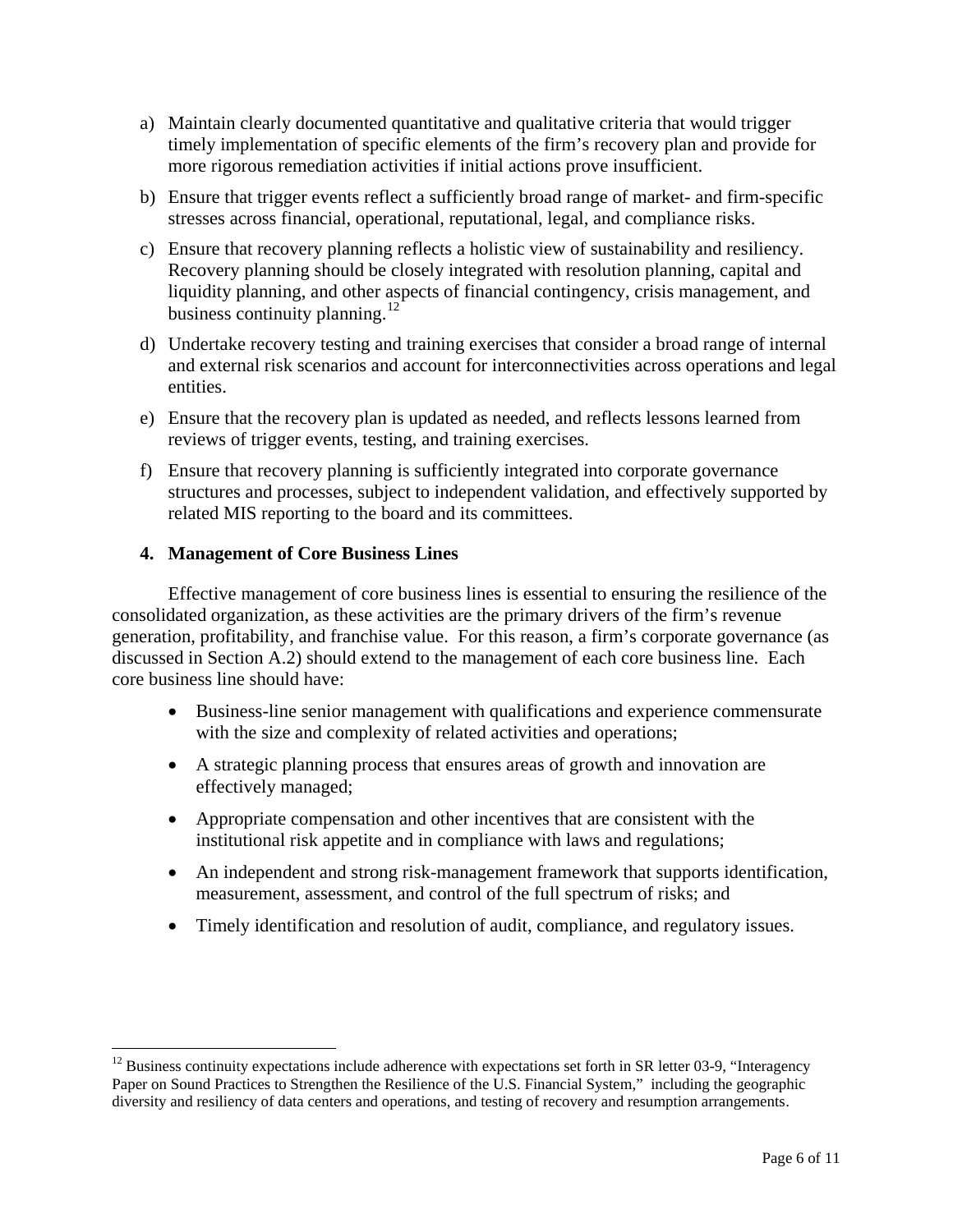### **B. Reducing the Impact of a Firm's Failure**

### **1. Management of Critical Operations**

The failure or discontinuance of any of a firm's critical operations could weaken the U.S. economy or pose a threat to the financial stability of the United States. Each of the supervisory expectations outlined around management of core business lines (Section A.4) applies equally to management of critical operations to ensure their financial and operational resilience. Additionally, each firm should ensure that critical operations are sufficiently resilient to be maintained, continued, and funded even in the event of failure or material financial or operational distress. These expectations should be fully reflected in recovery and resolution planning.

## **2. Support for Banking Offices**

The Federal Reserve's consolidated supervision program has historically focused on protecting the safety and soundness of U.S. depository institution subsidiaries of bank holding companies and the U.S. branches and agencies of foreign banking organizations (collectively defined as banking offices). This is due to the risks posed by banking offices' access to the federal safety net. Specifically, these offices pose risks to the payment system, the Federal Reserve's discount window, and – in the case of most U.S. depository institutions – federal deposit insurance funds.

A consolidated organization should serve as a source of financial and managerial strength to its banking offices. The activities of the parent company and affiliated nondepository subsidiaries should not present material risks to affiliated banking offices, the consolidated organization itself, or to the consolidated organization's ability to support its banking offices.<sup>[13](#page-6-0)</sup> Each firm should:

- a) Provide for the strength and resiliency of its banking offices, ensuring prompt financial and operational support so that each office remains in a safe and sound condition under a broad range of stressed conditions.
- b) Ensure that the activities of the parent company and nondepository institution subsidiaries do not present undue direct or indirect risks to the safety and soundness of banking offices. This includes the transmission of financial, operational, legal, compliance, or reputational risks that may undermine public confidence in the financial strength of its banking offices.
- c) Maintain sufficient liquidity, cash flow, and capital strength at the parent company and nondepository institution subsidiaries to service debt obligations and cover fixed charges.

<span id="page-6-0"></span> $13$  Due to structural differences, there are important distinctions in the forms of support provided to U.S. depository institution subsidiaries versus those provided to the U.S. branches and agencies of foreign banks. For example, branches/agencies do not hold capital and have differing business and liquidity profiles, governance mechanisms, and regulatory requirements than depository institutions. Therefore, the Federal Reserve will consider these differences in its implementation of this supervisory framework for the U.S. branches and agencies of FBOs, and expects parent FBOs and their U.S. branches and agencies to do the same. The extent of supervisory activity undertaken to assess the adequacy of parent company support for U.S branches and agencies of FBOs is scaled to the condition, size, and interconnectedness of these offices.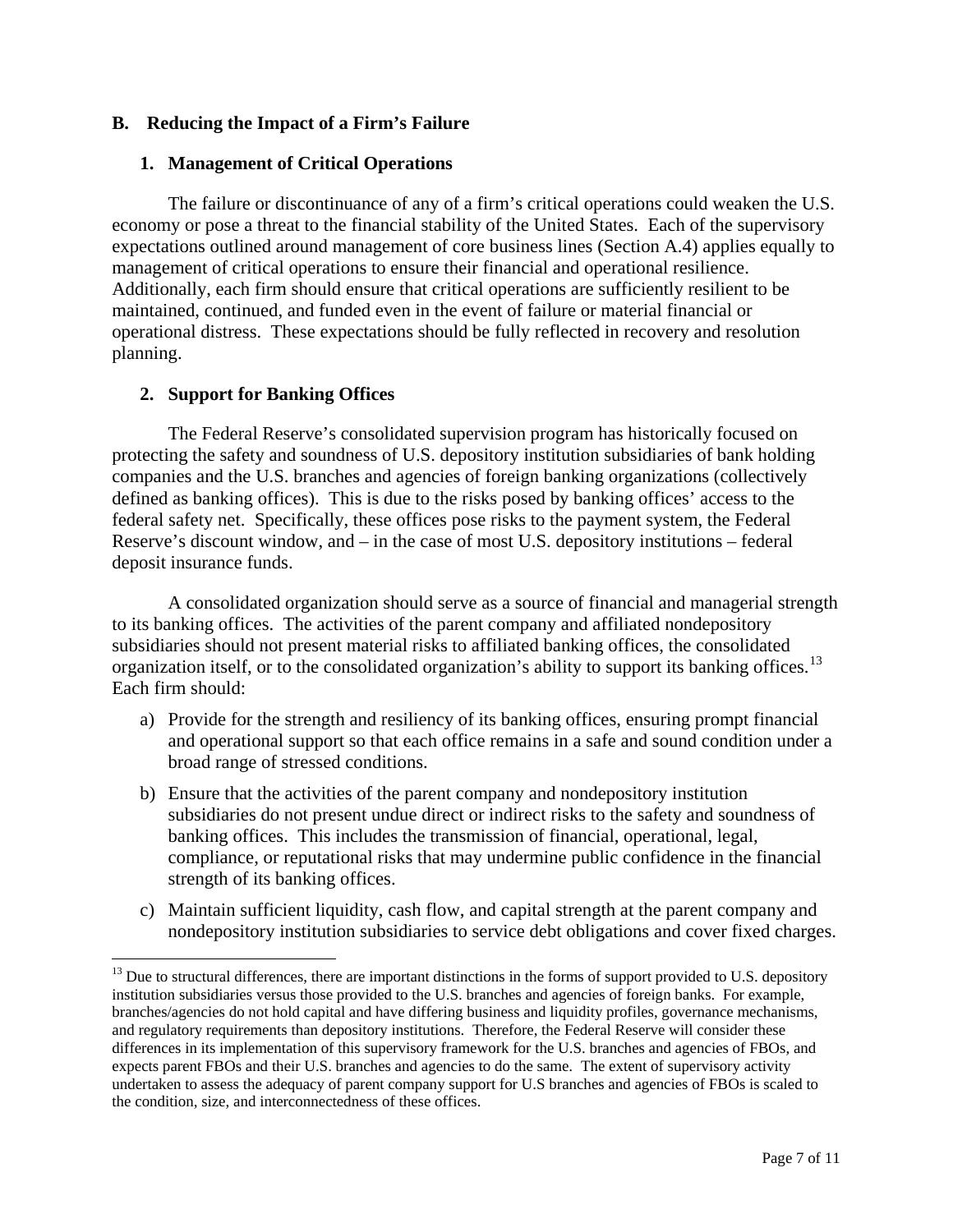The parent company needs to consider whether there are any legal or regulatory restrictions on financial transfers between legal entities within the organization.

d) Implement and maintain effective policies, procedures, and systems to ensure compliance with applicable laws and regulations. This includes compliance with respect to covered transactions subject to the Board's Regulation W, which implements Sections 23A and 23B of the Federal Reserve Act and limits a bank's transactions with its affiliates.<sup>[14](#page-7-0)</sup>

## **3. Resolution Planning**

To promote financial stability, the Dodd-Frank Act requires each bank holding company with consolidated assets of \$50 billion or more, as well as nonbank financial companies designated by the FSOC, to develop and maintain plans for rapid and orderly resolution in the event of material financial distress or failure. These plans should be utilized as an element of the firm's strategic planning and address the complexity and interconnectivity of the firm's operations.<sup>15</sup>

The Federal Reserve and the FDIC jointly review a firm's resolution plan relative to supervisory requirements, including:

- a) The firm's strategic analysis describing its plans for rapid and orderly resolution under the U.S. Bankruptcy Code (or other relevant insolvency regimes). This strategy must not pose systemic risk and must exclude reliance on extraordinary support from the United States or any other government to prevent failure of the firm.
- b) The firm's strategy for maintaining and funding material entities, critical operations, and core business lines in the event of material financial distress.
- c) Analysis of potential impediments to resolution, and actions to make the firm more resolvable or otherwise reduce its complexity and interconnectivity.
- d) Analysis of whether the failure of a major counterparty would likely result in the material financial distress or failure of the firm.
- e) The manner and extent to which an insured depository subsidiary is adequately protected from risks arising from the activities of non-depository subsidiaries.
- f) For a U.S. firm with foreign operations, its strategy for addressing the risks arising from these foreign operations to its U.S. operations, and its ability to maintain core business lines and critical operations in foreign jurisdictions.
- g) Analysis of whether resolution planning is sufficiently integrated into corporate governance structures and processes, subject to independent validation, and effectively supported by related MIS reporting to the board of directors and its committees.

<span id="page-7-0"></span><sup>&</sup>lt;sup>14</sup> See SR letter 03-2, "Adoption of Regulation W Implementing Sections 23A and 23B of the Federal Reserve Act."

<span id="page-7-1"></span><sup>&</sup>lt;sup>15</sup> Refer to 12 CFR 243 (Federal Reserve) and 12 CFR 381 (FDIC) for the "Resolution Plans Required" regulations. See also, 76 *[Federal Register](http://www.gpo.gov/fdsys/pkg/FR-2011-11-01/pdf/2011-27377.pdf)* 67323, November 1, 2011.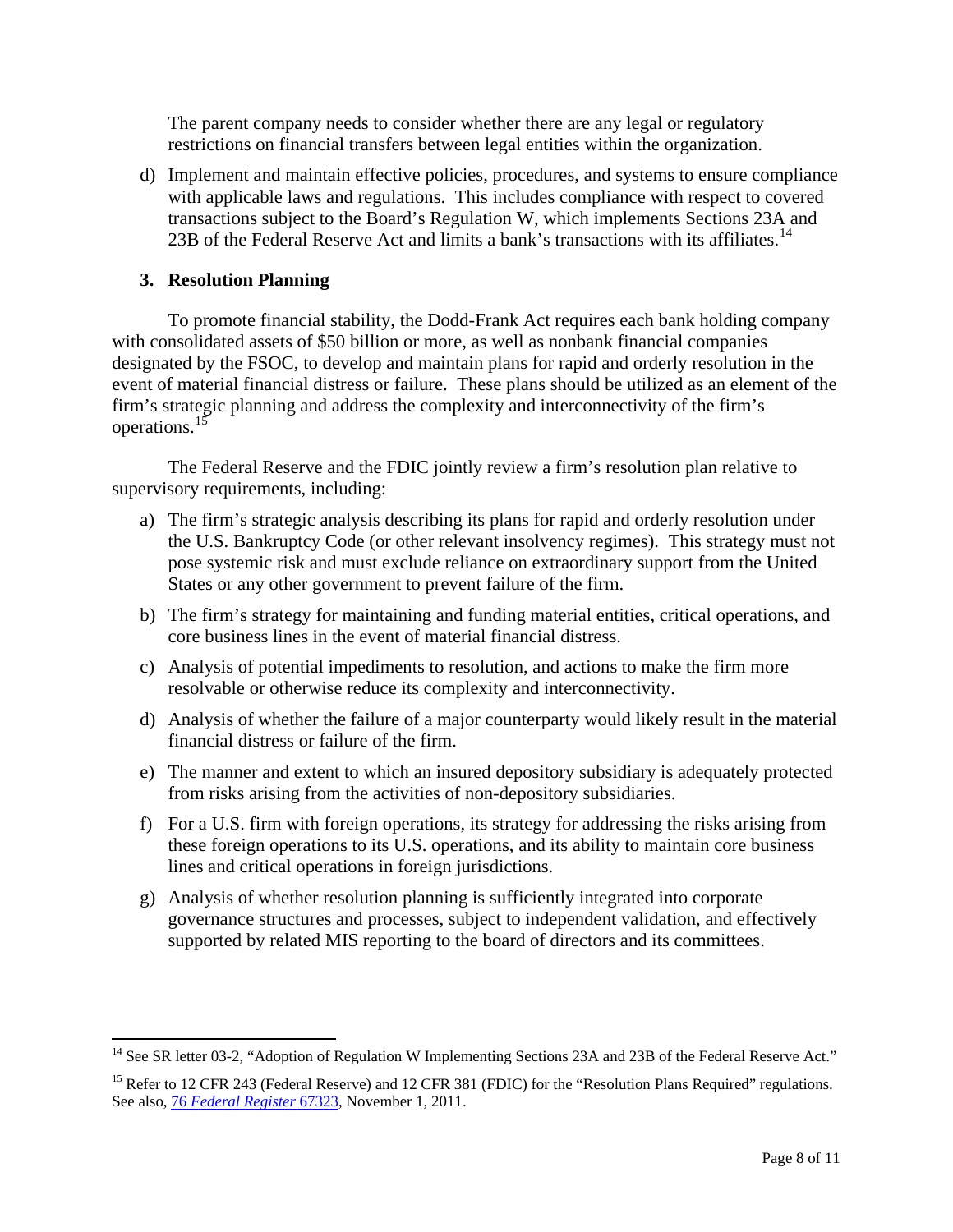## **4. Additional Macroprudential Supervisory Approaches to Address Risks to Financial Stability**

The financial crisis demonstrated that too narrow a focus on the safety and soundness of individual firms can result in a failure to detect and address emerging threats to financial stability that arise across many firms. The Dodd-Frank Act requires the Federal Reserve to consider the broader risks to financial stability posed by individual companies and through the interconnectedness among these companies.

The Federal Reserve aims to reduce systemic risks by increasing the capacity of firms and markets to absorb shocks when problems occur, and by reducing potential costs in the event of financial distress or failure of a systemically important institution. Supervision carried out under this framework will support a variety of macroprudential supervisory approaches beyond those already discussed, including:

- a) Using insights developed through microprudential supervision and related data collection and analysis to identify, understand, and assess potential systemic risks. Areas of review could include, for example, emerging trends in critical operations, interconnectedness, rapidly expanding markets, cyclical industries, and financial products lacking substitutes or effecting large market segments.
- b) Identifying potential risks to financial stability indicated by the information in supervisory stress tests and through trends in scenarios employed by firms in their internal stress tests.
- c) Using comparative and aggregate analysis to monitor industry practices, common investment or funding strategies, changes in degree or form of financial interconnectedness, or other developments with implications for financial stability.
- d) Coordinating with the Federal Reserve's supervision of systemically important financial market utilities to identify and address risks related to payment, clearing, and settlement activities, as well as to identify potential structural vulnerabilities.
- e) Working closely with the FSOC and other regulators and supervisors to support the designation and supervision of systemically important nonbank firms, and to enhance the monitoring of systemic risk.
- f) Enhancing international coordination with foreign counterparts, including national supervisors and international bodies such as the Basel Committee on Bank Supervision, the Financial Stability Board, and the Senior Supervisors Group. These activities focus on enhancing oversight of internationally active financial firms and markets and on minimizing the opportunities for firms to take advantage of weaker or inconsistent regulations.

### **C. Conduct of Supervisory Activities**

The Federal Reserve uses a range of supervisory activities to maintain a comprehensive understanding and assessment of each firm, including:

a) Coordinated horizontal reviews involve examination of several institutions simultaneously, encompassing firm-specific supervision and the development of cross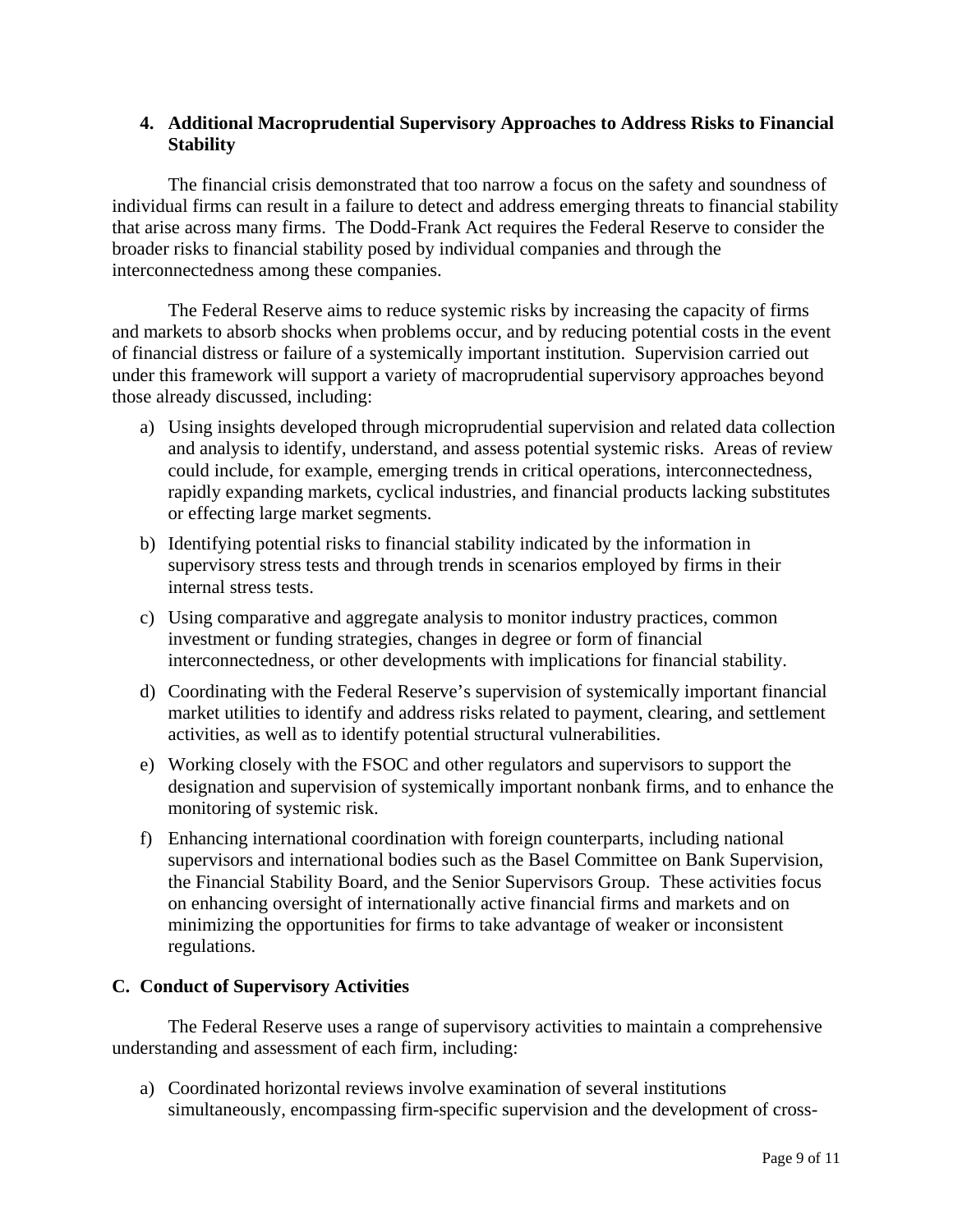firm perspectives. The Federal Reserve recognizes the priority of these reviews through the dedication of multidisciplinary skills and experienced staff. Examples include analysis of capital adequacy and planning via the Comprehensive Capital Analysis and Review (CCAR), as well as horizontal evaluations of resolution plans and incentive compensation practices.

- b) Firm-specific examination and continuous monitoring activities<sup>[16](#page-9-0)</sup> are undertaken to maintain an understanding and assessment across the core areas of supervisory focus for each firm. These activities include review and assessment of changes in strategy, inherent risks, control processes, and key personnel, and follow-up on previously identified concerns (for example, areas subject to enforcement actions or other supervisory issues $\overrightarrow{17}$  $\overrightarrow{17}$  $\overrightarrow{17}$ , or emerging vulnerabilities.
- c) In developing and executing a detailed supervisory plan for each firm, the Federal Reserve generally relies to the fullest extent possible on the information and assessments provided by other relevant supervisors and functional regulators. The Federal Reserve actively participates in interagency information sharing and coordination, consistent with applicable laws, to promote comprehensive and effective supervision and limit unnecessary duplication of information requests. Supervisory agencies continue to enhance formal and informal discussions to jointly identify and address key vulnerabilities, and to coordinate supervisory strategies for large financial institutions.
- d) In certain instances, supervisors may be able to rely on a firm's internal audit or internal control functions in developing a comprehensive understanding and assessment.

#### **Implementation**

This consolidated supervision framework is being implemented in a multi-stage approach. Additional supervisory and operational guidance will be developed to support implementation of the framework and to assess the progress of firms in meeting these expectations. Reserve Banks are asked to distribute this letter to large financial institutions supervised by the Federal Reserve in their districts, as well as to their own supervisory and examination staff.

<span id="page-9-0"></span><sup>&</sup>lt;sup>16</sup> "Continuous monitoring activities" include meetings with a banking organization's management; analysis of internal MIS reports, market indicators, and other internal and external information; review of internal and external audit findings; and coordination with other relevant supervisors and functional regulators and utilization of their work as appropriate.

<span id="page-9-1"></span><sup>&</sup>lt;sup>17</sup> See SR letter 08-1/CA letter 08-1, "Communication of Examination/Inspection Findings."